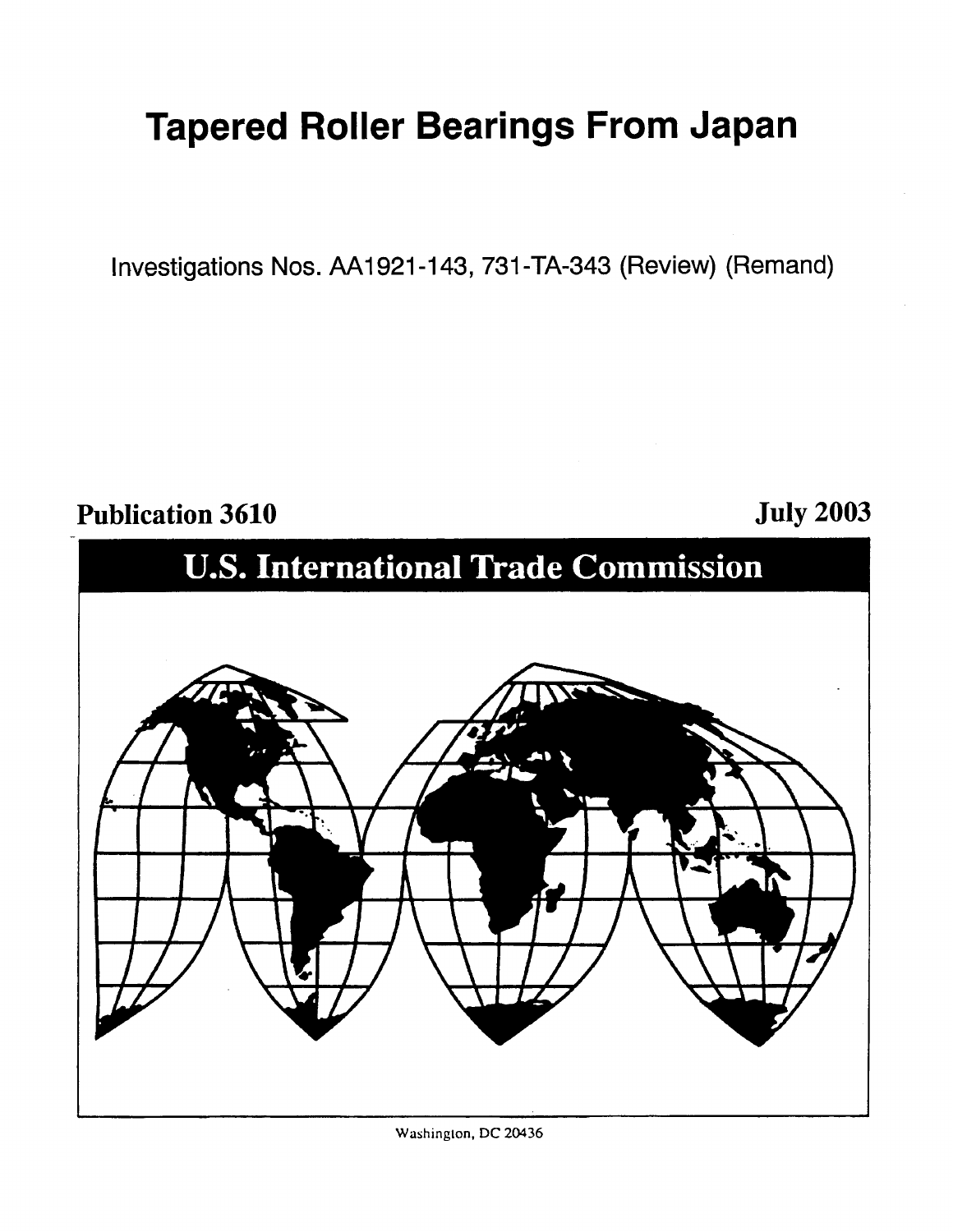## **U.S. International Trade Commission**

### **COMMISSIONERS**

**Deanna Tanner Okun, Chairman Jennifer A. Hillman, Vice Chairman** 

> **Marcia E. Miller Stephen Koplan**

**Robert A. Rogowsky**  *Director of Operations* 

*Staff assigned:* 

**Heidi M. Colby-Oizumi,** *Industry Analyst*  **Mary Jane Alves,** *Attorney* 

**James H. McClure,** *Supervisory Investigator* 

**Address all communications to Secretary to the Commission United States International Trade Commission Washington, DC 20436**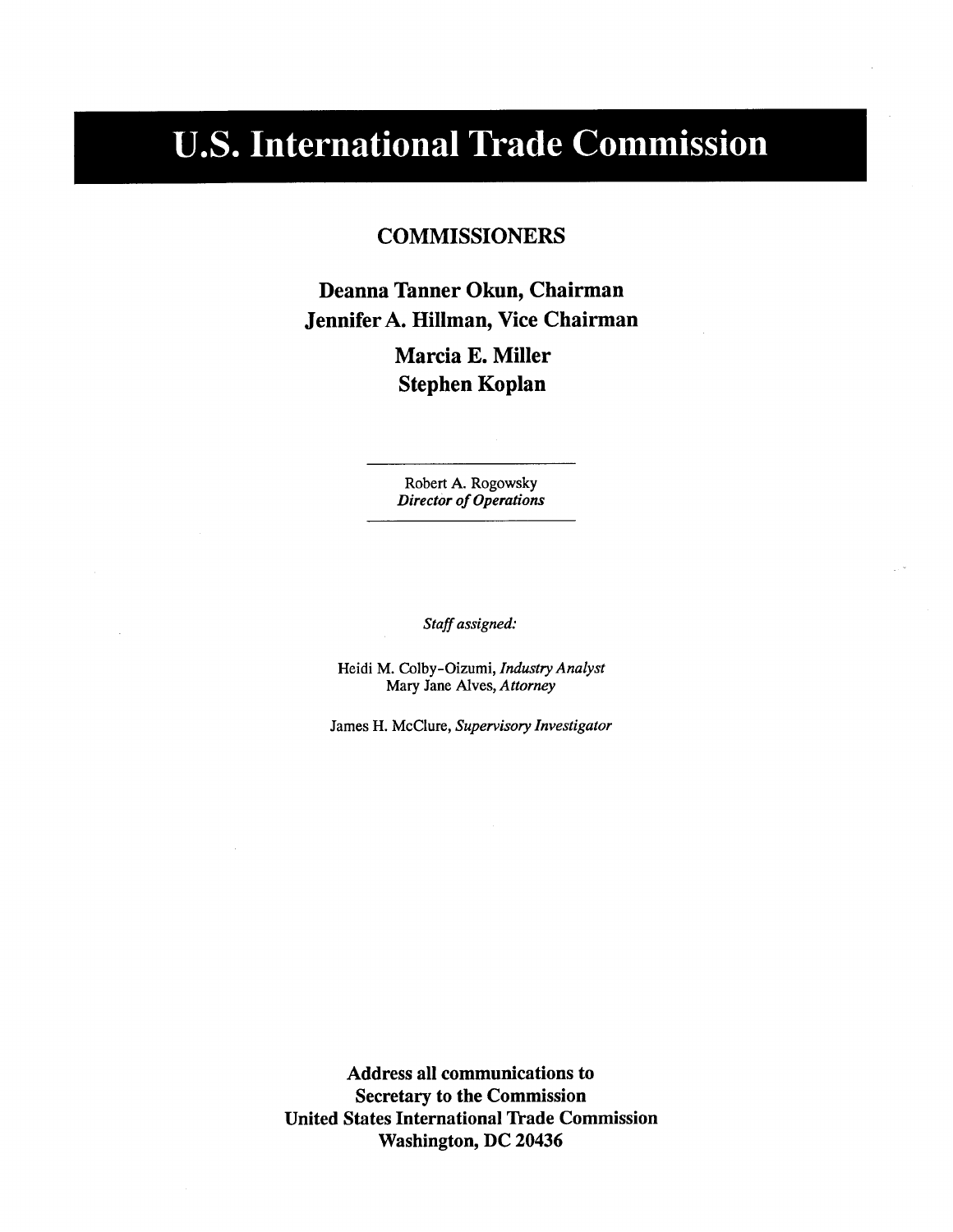## **U.S. International Trade Commission**

**Washington, DC 20436**  www. *usitc.gov* 

# **Tapered Roller Bearings From Japan**

Investigations Nos. AA-1921-143, 731 -TA-343 (Review)(Remand)

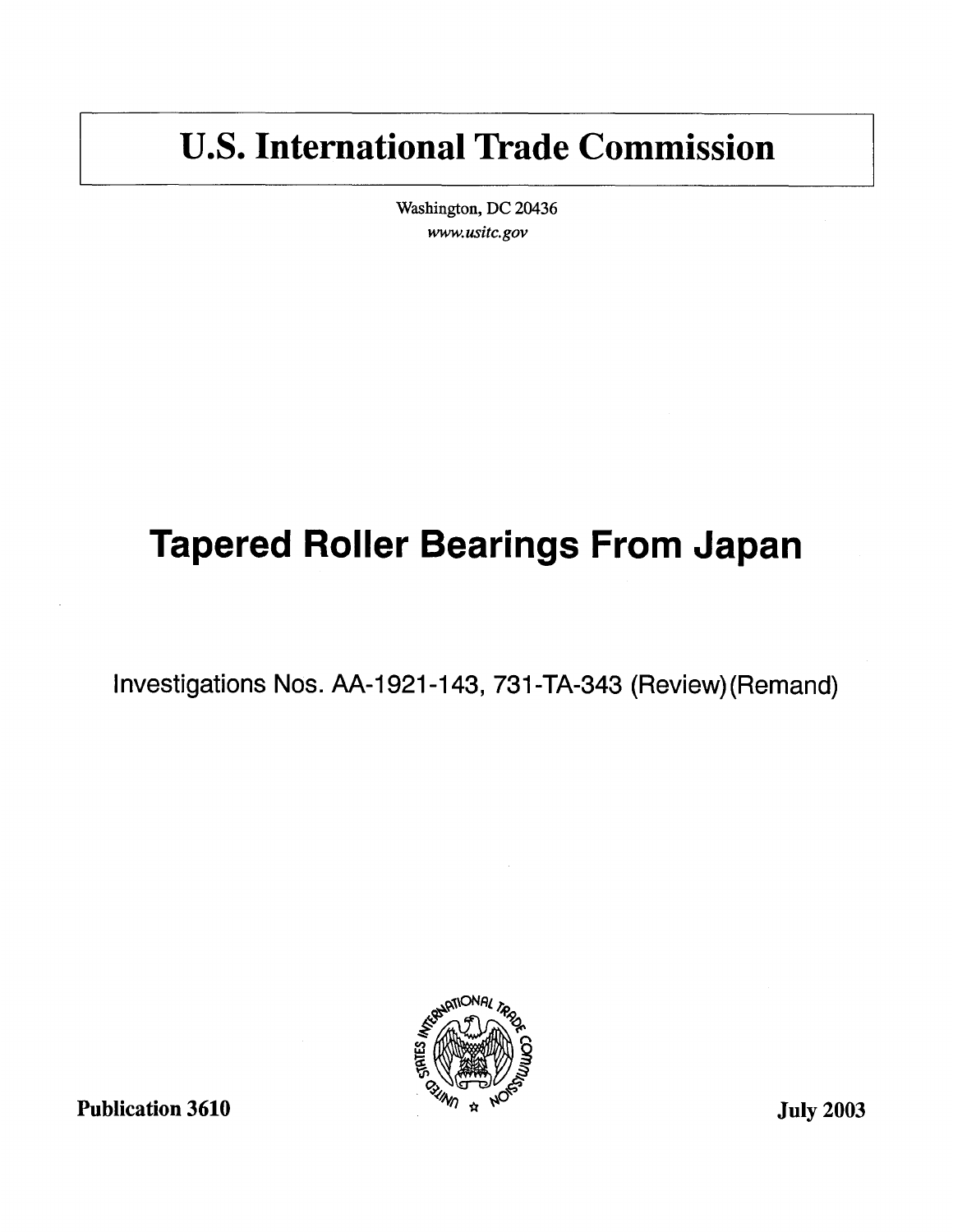#### **VIEWS OF THE COMMISSION**

#### **I. BACKGROUND**

By opinion and order dated April 24,2003,' Senior Judge Nicholas Tsoucalas remanded three aspects of the Commission's June 2000 five-year review determination regarding tapered roller bearings ("TRBs") from Japan.<sup>2</sup> Based on the record in this five-year review remand proceeding as supplemented at the Court's instruction, we determine pursuant to section  $751(c)$  of the Tariff Act of 1930, as amended, that revocation of the antidumping finding and order on TRBs from Japan would not be likely to lead to continuation or recurrence of material injury to an industry in the United States within a reasonably foreseeable time if the finding and order are revoked.' We continue to apply the legal standards described

domestic like product, the Commission's definition of the domestic industry as companies producing TRBs in the United States, or its related party analysis, nor did Timken challenge the Commission's decision not to cumulate subject imports from Japan with other subject imports. No party challenged the Commission's affirmative five-year review determination concerning TRBs from China or the Commission's negative five-year review determinations concerning TRBs from Hungary and Romania. The Commission's determinations concerning cylindrical roller bearings ("CRBs") and ball bearings ("BBs") are the subject of other litigation before the U.S. Court of International Trade. See Torrington Co. v. United States, Ct. No. 00-0385 (CRBs); NMB Singapore Ltd. v. United States, Consolidated Ct. No. 00-07-00373 (BBs). The Commission's determinations concerning spherical plain bearings (SPBs) are not the subject of litigation. In its appeal, Timken did not challenge the Commission's determination that TRBs are a separate

'The three aspects remanded are: (1) for investigation and further explanation of Japanese producers' reported capacity information; (2) for further explanation of the Commission's likely volume determination with respect to the domestic industry as a whole; and (3) for further explanation of the Commission's findings concerning the likely impact of subject imports in the context of the appropriate business cycle.

'Commissioner Marcia E. Miller dissenting. Having considered the submissions of the parties in this remand proceeding, Commissioner Miller incorporates her separate and dissenting views from the five-year review. *See* Separate and Dissenting Views of Commissioner Marcia E. Miller, Certain Bearings from China, France, Germany. Hungary. Italy. Japan. Romania. Singapore, Sweden. and the United Kingdom, Invs. Nos. **AA1921-143,731-TA-341,731-TA-343** to 345,731-TA-391 to 397 and

<sup>&#</sup>x27;Timken Co. v. United States, Slip Op. 03-45 (Ct. Int'l Trade) (Ct. No. 00-08-00386). The Commission's five-year review at issue was part of a larger proceeding regarding certain bearings (including TRBs) from multiple countries, for which the public findings were published in June 2000. See Certain Bearings from China, France, Germany, Hungary. Italy, Japan. Romania, Singapore. Sweden, and the United Kingdom, Invs. Nos. AA1921-143,731-TA-341,731-TA-343 to 345,731-TA-391 to 397 and 731-TA-399 (Review), USITC Pub. 3309 (June 2000). The confidential views of the Commission for the five-year review are referred to as Administrative Record ("AR'), List 2, Doc. 939.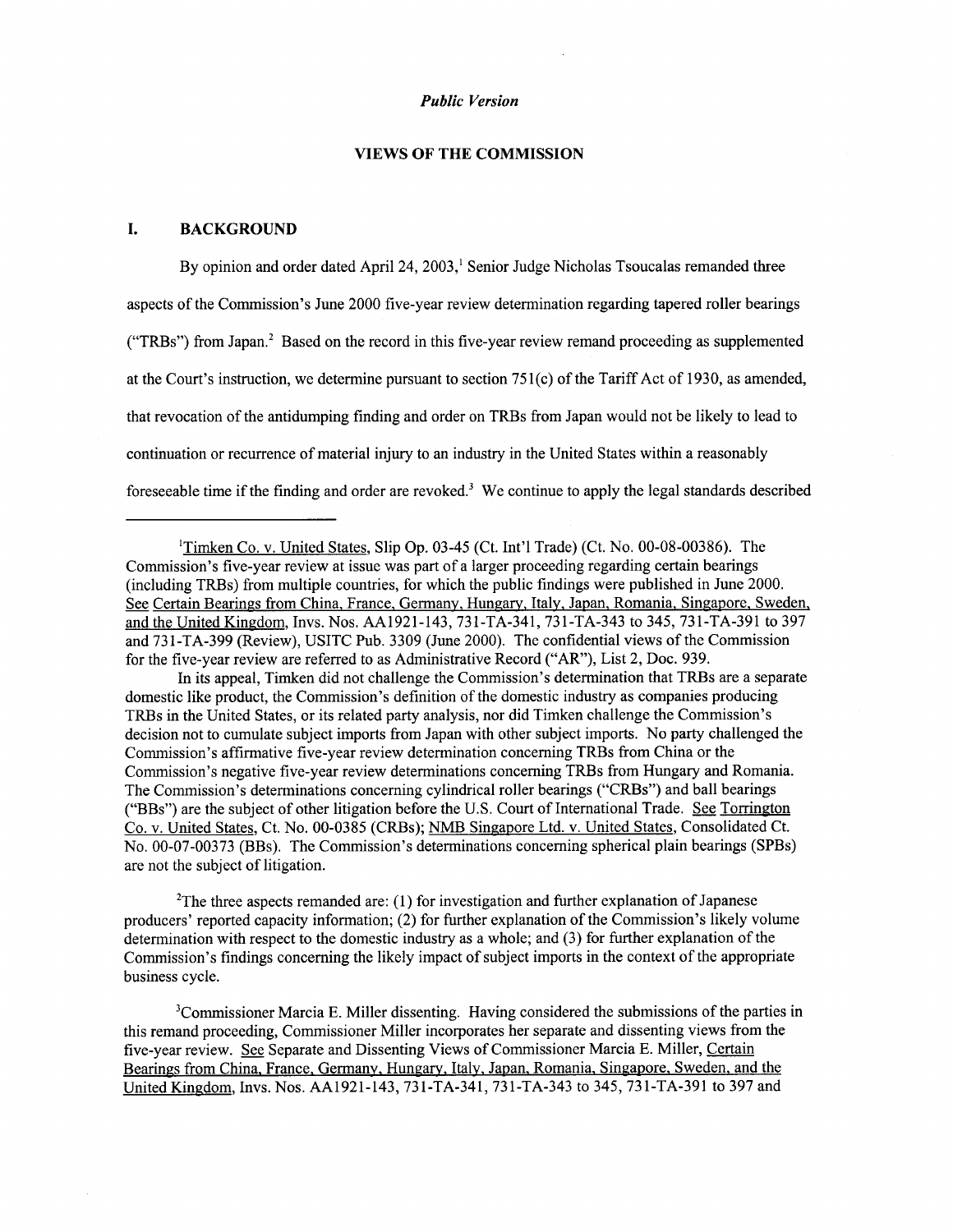in and adopt each of the findings in our five-year review determination concerning TRBs from Japan, including the definition of the domestic like product, the definition of the domestic industry and related party analysis, the non-cumulation of subject imports from Japan with other subject imports, the business cycle and conditions of competition that are distinctive to this industry, the likely volume of subject imports, the likely price effects of subject imports, and the likely impact of subject imports, except as otherwise further explained herein.

#### **11. REVOCATION OF THE FINDING/ORDER ON SUBJECT TRB IMPORTS FROM JAPAN IS NOT LIKELY TO LEAD TO CONTINUATION OR RECURRENCE OF MATERIAL INJURY WITHIN A REASONABLY FORESEEABLE TIME**

#### **A. Likely Volume of Subiect Imports**

While Timken challenged several aspects of the likely volume findings in the Commission's fiveyear review determination, the Court remanded the Commission's determination on only two bases: (1) for investigation and further explanation of Japanese producers' reported capacity information; and (2) for further explanation of the Commission's likely volume determination with respect to the domestic industry as a whole.<sup>4</sup> The Court stated that "[it] has considered additional arguments raised by Timken regarding other volume ... findings arrived at by the Commission, and finds that they are without merit."'

#### **1. Reported Capacitv Information**

In our original review determination, we found that Japanese producers had extremely high capacity utilization rates, ranging from 95.5 to 104.2 percent during the period examined in the five-year review.6 These data were derived from questionnaire responses of producers that accounted for almost all

4See Timken v. United States, Slip Op. 03-45 at 23-36 (Ct. Int'l Trade Apr. 24,2003).  ${}^{5}$ See Timken v. United States, Slip Op. 03-45 at 41-42, 48 (Ct. Int'l Trade Apr. 24, 2003). 6AR, List 2, Doc. 939 at 45.

<sup>731-</sup>TA-399 (Review), USITC Pub. 3309 at 83 (June 2000). Chairman Okun did not participate in the five-year review or this remand proceeding.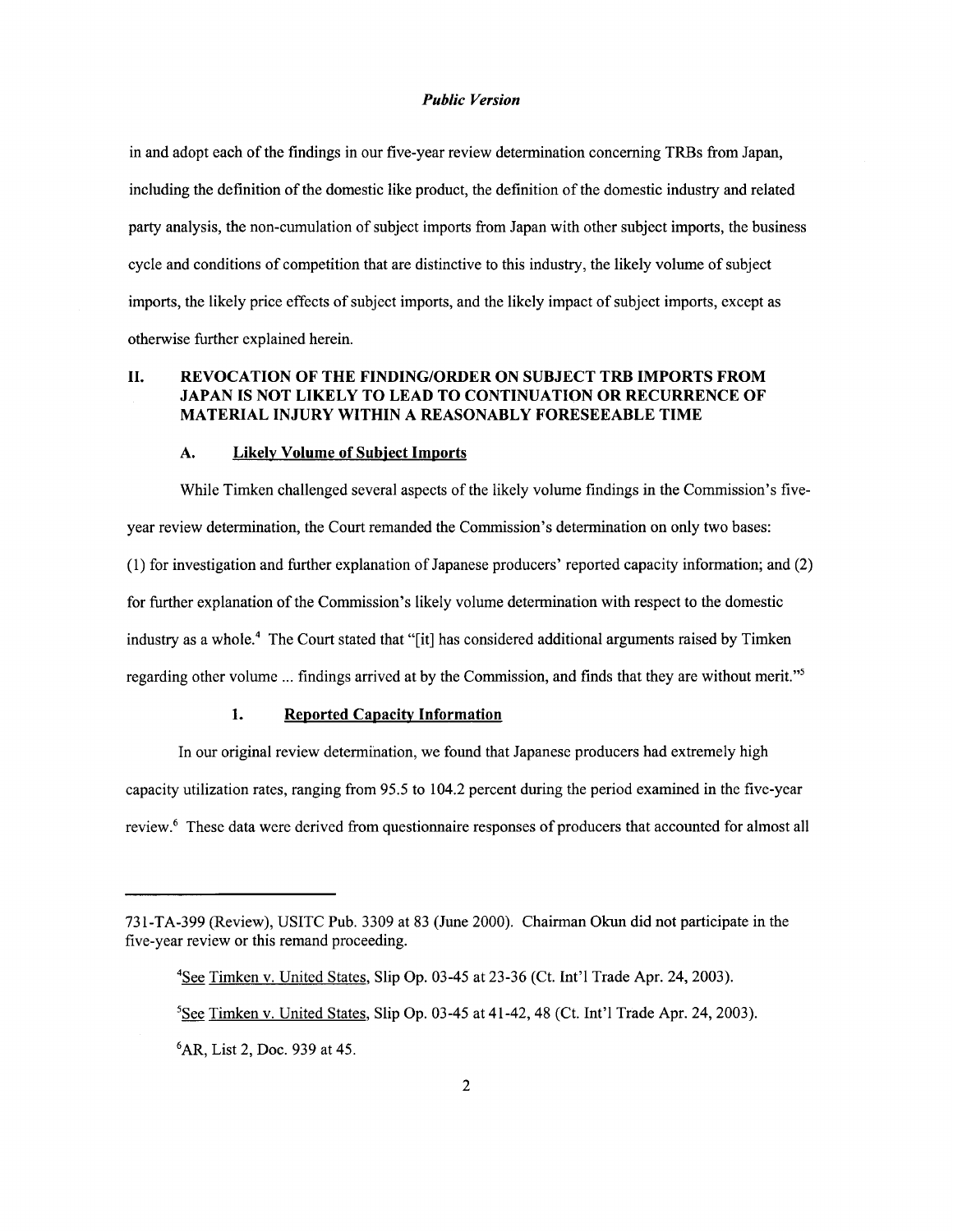TRB production in Japan.' The questionnaires' definition of "average production capacity" is the same one typically included in questionnaires sent to domestic and foreign producers in five-year reviews and original investigations regardless of the product at issue:

The level of production that your establishment(s) could reasonably have expected to attain during the specified periods. Assume normal operating conditions (i.e., using equipment and machinery in place and ready to operate; normal operating levels (hours per weeklweeks per year) and time for downtime, maintenance, repair, and cleanup; and a typical or representative product mix).

On appeal, Timken argued that the Commission should have sought more detailed information regarding Japanese producers' foreign capacity, and that in its October 13, 1999, comments on the draft questionnaires, Timken requested that the Commission modify the definition of average production capacity for purposes of its domestic and foreign producer questionnaires to collect information regarding the capacity of any idled equipment as well as the number of shifts used to determine production capacity. Timken argued that the Commission's failure to collect more particularized information was especially problematic to the extent that the Japanese producers' reported information did not reconcile with certain confidential information compiled by an outside source that Timken submitted to the Commission.'

In accordance with the Court's instructions, the Commission reopened the record in this case to further investigate the basis that Japanese TRB producers used to report their capacity to produce TRBs to the Commission.<sup>9</sup> On May 20, 2003, the Commission issued remand questionnaires to Japanese TRB producers in which they were asked to (1) review the average production capacity and production information that they reported for TRBs for their Japanese production facilities in their foreign producers'/exporters' questionnaire responses in the underlying five-year review and to report the number

 ${}^{7}$ AR, List 2, Doc. 166 at TRB-IV-10.

<sup>8</sup>This information was submitted in the five-year review at attachment **A,** tab 2 of Timken's confidential domestic producer's questionnaire response, and was part of the record in the five-year review.

<sup>&</sup>lt;sup>9</sup>See Tapered Roller Bearings from Japan, 68 Fed. Reg. 28837 (May 27, 2003).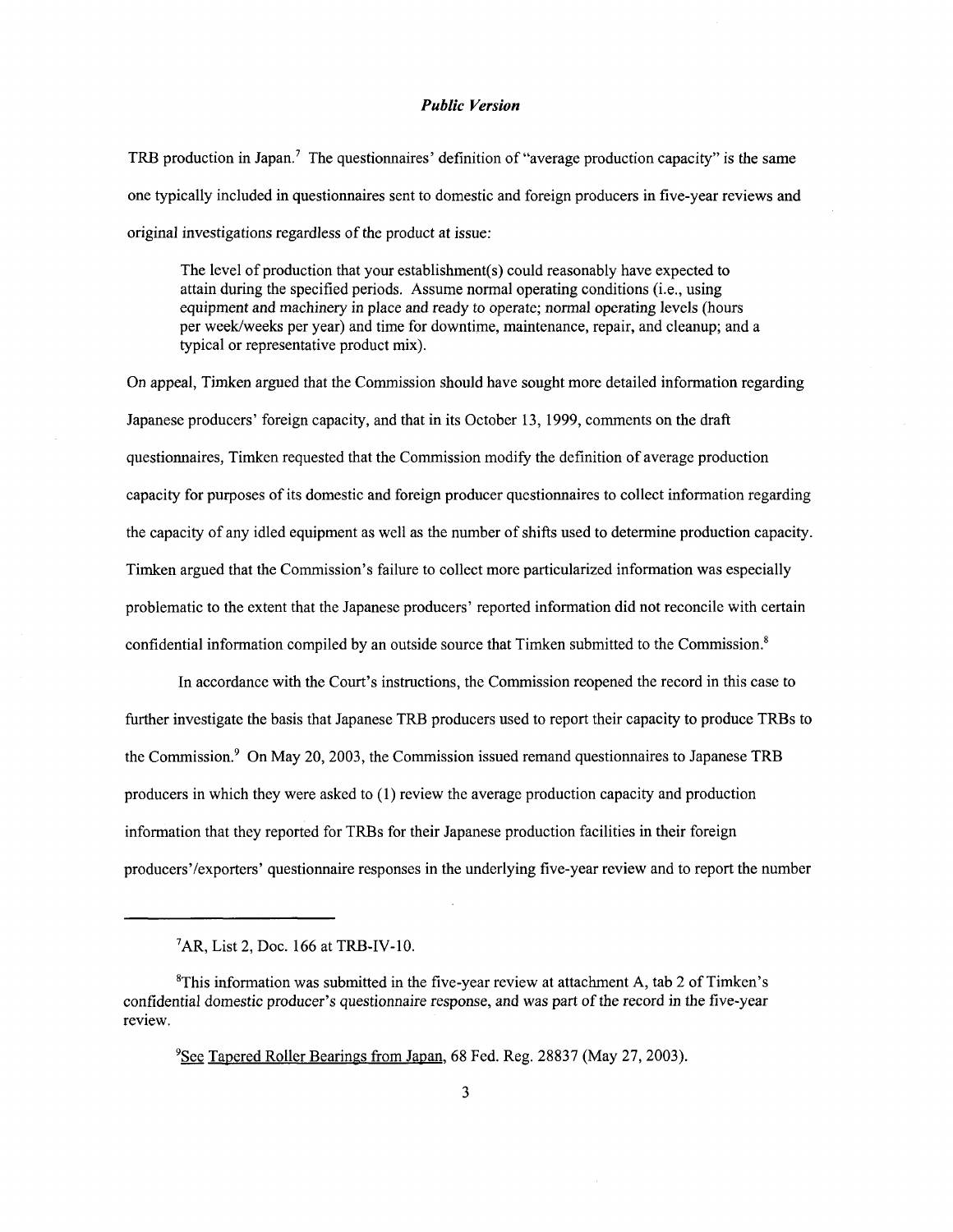of shifts per day, the number of days per week, and the number of weeks per year that were the basis for that information for the reported periods; and (2) identify and quantify any idled equipment that was available to produce TRBs in their Japanese facilities in calendar years 1997 and 1998 and interim periods Jan. to Sept. 1998 and Jan. to Sept. 1999. **In** addition, because the outside information submitted by Timken was confidential, Japanese producers' representatives with access to business proprietary information under the Commission's administrative protective order were requested to reconcile the foreign production and production capacity information reported by the Japanese producers with the confidential information submitted by Timken, or to explain why such a reconciliation is not possible.<sup>10</sup> Responses were received from Japanese producers that accounted for the great majority of TRB production in Japan,<sup>11</sup> and several interested parties took advantage of the opportunity to comment on this information.<sup>12</sup>

We find that the information received in this remand proceeding confirms our previous finding that Japanese producers had extremely high capacity utilization rates during the period examined in the five-year review. The capacity and production information reported in the five-year review questionnaire responses was validated by the Japanese producers, and in the remand questionnaires, the foreign producers explained the reporting basis for their information. In general, the Japanese producers

 $^{10}$ On May 27, 2003, Timken decided to make public certain portions of this information, and submitted a public version containing two tables with Japan Bearing Industrial Association ("JBIA") data for production (value, pieces, and weight) and capacity ratios (capacity value per piece, capacity utilization (\$) and capacity utilization (piece)) for TRBs for each quarter between 1995 and the second quarter of 1998. On June 3,2003, Timken decided to make public the complete document including the glossary.

<sup>&</sup>quot;AR, List 2, Doc. 166 at TRB-IV-10. Responses were received from **[[\*\*\*I]. In** addition, Fuji Heavy Industries, Ltd. filed a letter on June 10,2003, reporting that it is not a Japanese **TRB** producer but a reseller of the subject merchandise that exports to the United States, and as such, it noted that all of the questions in the Commission's request relating to production and capacity are not applicable to it.

<sup>&</sup>lt;sup>12</sup>Comments were received from Timken, NTN, NSK, and Koyo.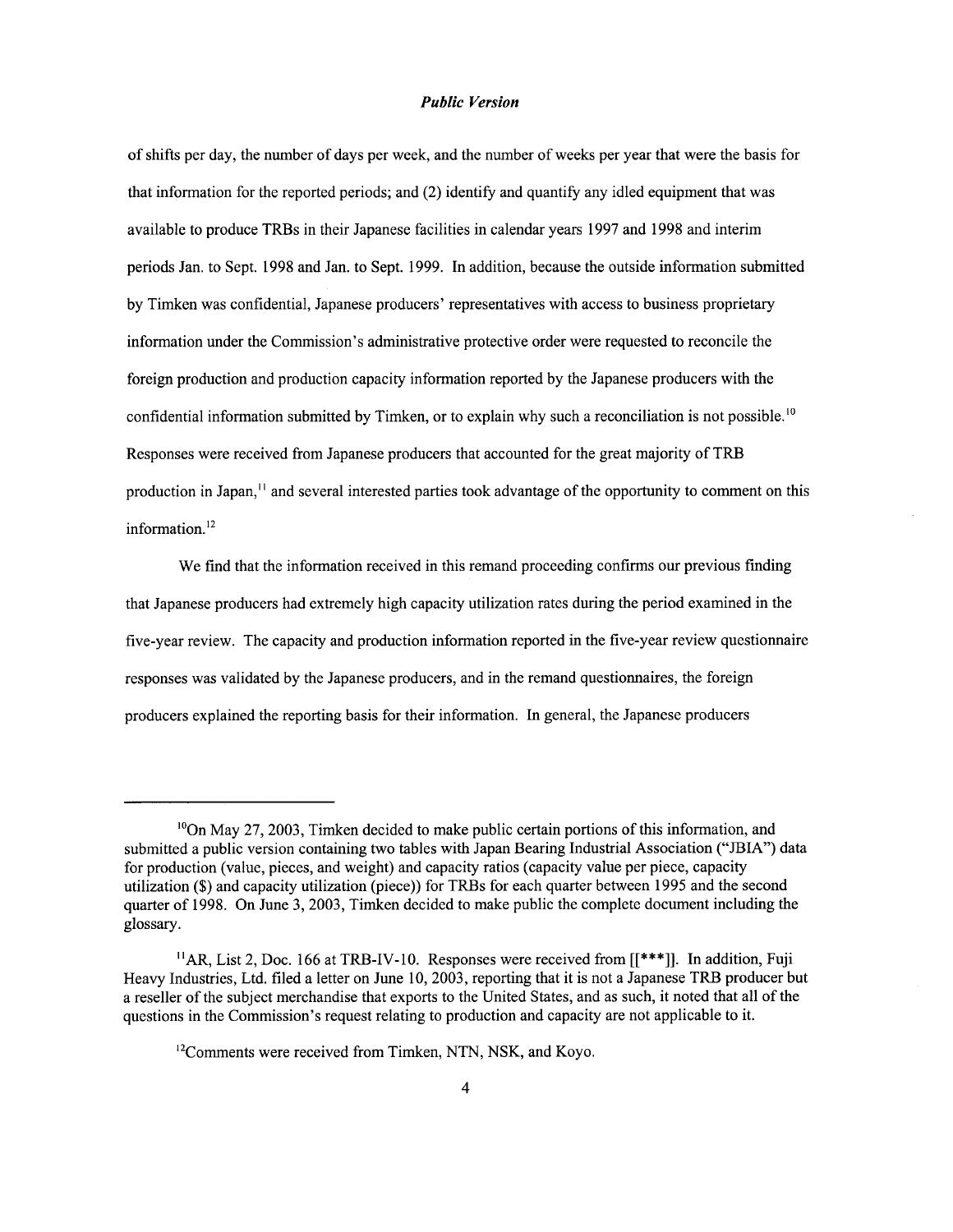indicated that the average production capacity and production information they reported  $[[***]]$ ,<sup>13</sup> and we find there was  $[[***]]$ .<sup>14</sup> These data account for producers that represented almost all TRB production in Japan during the review period, as we noted in our five-year review determination.<sup>15</sup>

**In** its analysis in the five-year review, the Commission relied on data from questionnaire responses as the most probative and reliable data. As in other five-year reviews, original investigations, and remand proceedings, the Commission required questionnaire respondents to certify the accuracy of their reported information. Moreover, the parties were on notice that submitted information was subject to review by the Commission as well as persons permitted access to the data under a protective order, was subject to verification by the Commission, and could be used by the Commission in this or related proceedings. **In** contrast, the outside information provided by Timken from World Bearing Statistics (hereinafter "the WBS data") was based on information submitted by various member associations, including JBIA, which themselves compile information from their own members. These data were collected on a substantially different basis than the data submitted to the Commission.<sup>16</sup> The Japanese producers report that, in contrast to their data submissions to the Commission, the data submitted to the

 ${}^{15}AR$ , List 2, Doc. 939 at 45.

<sup>16</sup>Whereas in the five-year review the Commission required the producers (both domestic and foreign) to report production capacity on an actual basis (to account for downtime) consistent with its established practice in original investigations and five-year reviews, the **WBS** data are collected on a theoretical capacity basis, based on a 5-day work week, 240 days/year and 16 straight hours of running time through the grinding operations, exclusive of down (set-up, repairs and maintenance) time. There may also be differences in the number of Japanese producers reporting to JBIA and to the Commission as well as differences in their reporting methodologies to JBIA and to the Commission. JBIA did not release the underlying data to requesting Japanese producers. *See* May 29,2003 remand questionnaire responses from [[\*\*\*]] and June 10, 2003 comments by [[\*\*\*]]. We note that the Commission does not ordinarily require parties to reconcile their reported, certified information to other publicly available information, let alone to information submitted on a confidential basis during Commission proceedings.

 $^{13}$ [[\*\*\*]] reported its Japanese production capacity data based on [[\*\*\*]]. [[\*\*\*]], however, accounts for only  $[[***]]$  of total reported Japanese production capacity,  $[[***]]$  in calendar year 1998. Compare, e.g., [[\*\*\*I] Foreign Producer Questionnaire Response (question 11-17) with AR, List 2, Doc. 166 at Table TRB-IV-5.

<sup>&</sup>lt;sup>14</sup>(derived from remand questionnaire responses).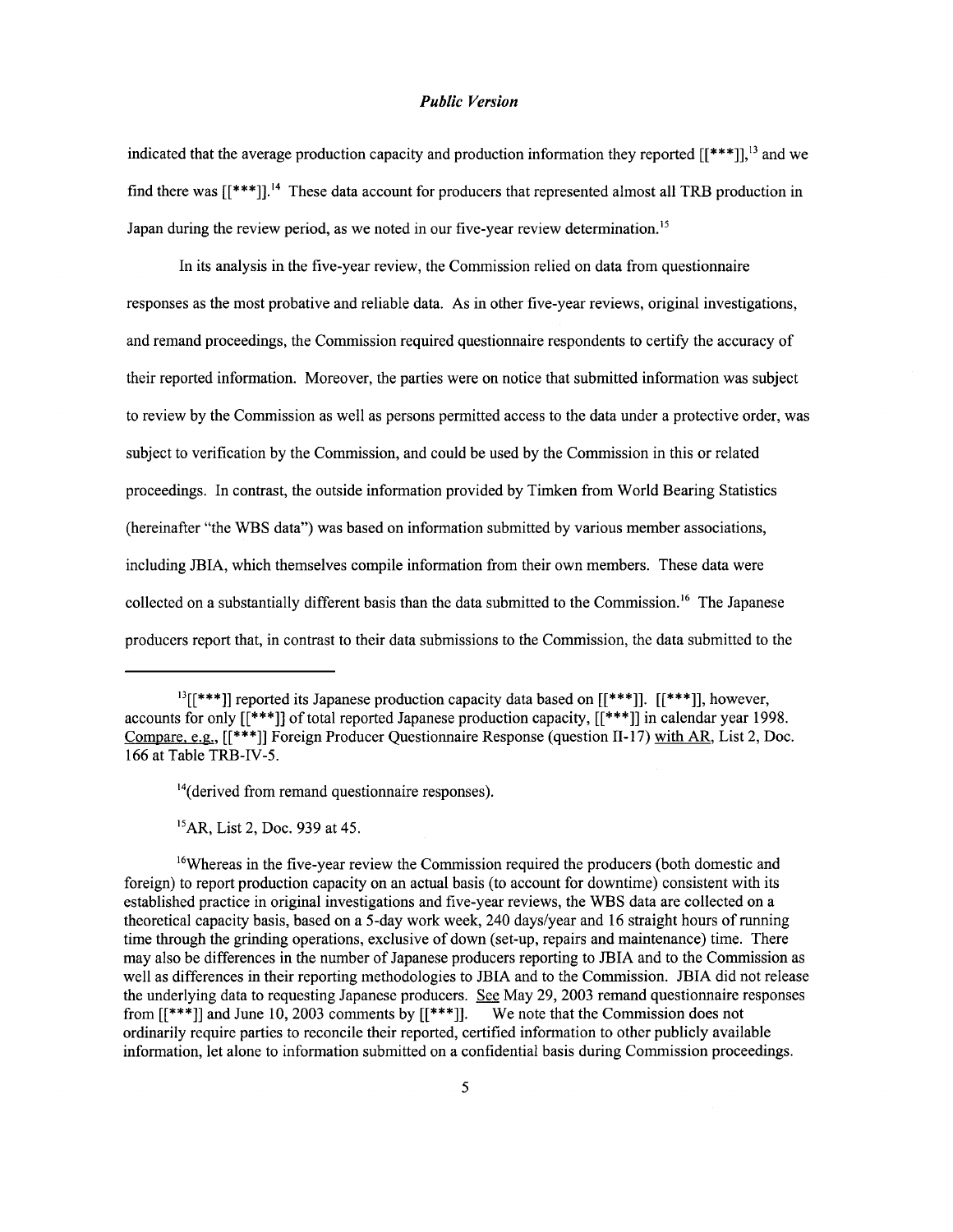JBIA carry no certification obligation, are not subject to verification or review by independent entities, may be revised and adjusted, and are not subject to the same rigors as information used in investigations such as the Commission's.<sup>17</sup> Thus, consistent with our well established practice, the Commission continues to consider the questionnaire responses, as supplemented in this remand proceeding, as the most reliable data set for our analysis.

#### **2. Likely Volume Determination**

In our likely volume finding, we consider the likely volume effects of subject imports on the industry as a whole, and not just with respect to the U.S. production affiliates of Japanese producers. We find that Japanese producers were operating at extremely high capacity utilization levels (95.5 percent in 1998), as indicated above, and that Japanese producers had significant commitments to customers in their home- and third-country markets.<sup>18</sup> Even if all available Japanese production capacity were used to produce TRBs for the U.S. market, that production level would equal [[\*\*\*I] percent of the total apparent U.S. consumption by quantity in 1998, as confirmed by the information reported in the remand questionnaires.<sup>19</sup>

We also find that the domestic industry's capacity utilization rates had grown considerably from  $[[***]]$  percent in 1986 to  $[[***]]$  percent in 1998<sup>10</sup> and the record indicates that  $[[***]]$ <sup>1</sup> Because demand is projected to grow moderately in the reasonably foreseeable future, any possible increase in subject import volume that might occur within the reasonably foreseeable future likely would come out of

<sup>&</sup>lt;sup>17</sup>See May 29, 2003 remand questionnaire responses from  $[[***]]$  and June 10, 2003 comments by  $[[***]]$ .

<sup>&</sup>lt;sup>18</sup>AR, List 2, Doc. 939 at 44-47.

<sup>&</sup>lt;sup>19</sup>(derived from AR, List 2, Doc. 166 at Tables TRB-IV-5, TRB-III-2, and TRB-IV-1 as well as remand questionnaire responses); see also AR, List 2, Doc. 939 at 44-46.

*<sup>2</sup>oAR,* List 2, Doc. 939 at 38.

 $^{21}AR$ , List 2, Doc. 166 at TRB-II-6 and Table TRB-III-1.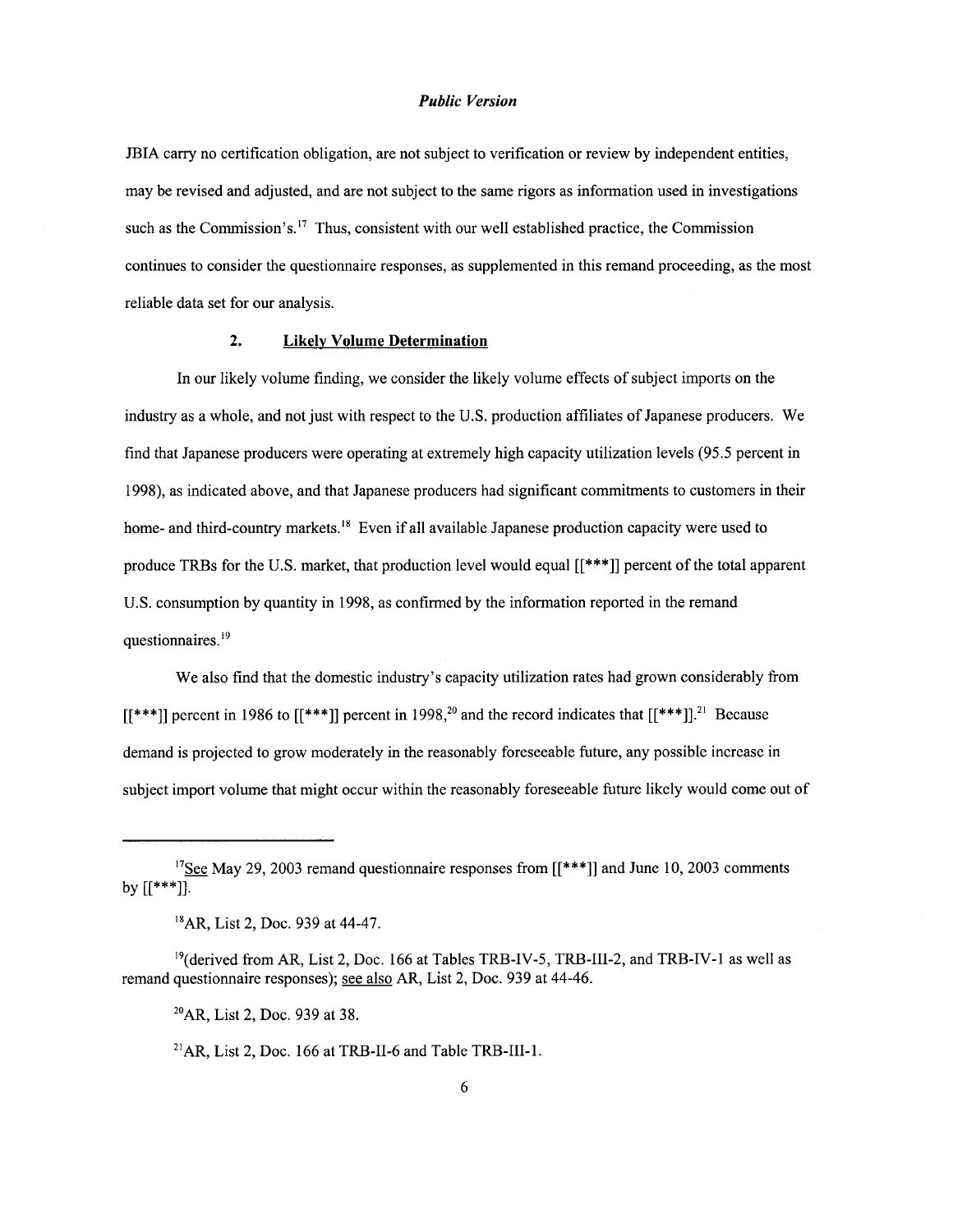an increased demand in the market, not at the expense of the domestic industry.

As the Court acknowledged in its opinion,<sup>22</sup> in the five-year review determination the Commission also reasonably found that Japanese producers' commitment to their U.S. production facilities would act as a limitation on the likely volume of subject imports from Japan in the event of revocation. NTN and Koyo each had TRB production facilities in the United States and together accounted for approximately [[\*\*\*]] percent of total Japanese TRB production in 1998; [[\*\*\*]].<sup>23</sup> With respect to  $[[***]]$  of the TRB production in Japan, therefore, relationships with U.S. affiliates are an additional factor that would be likely to limit the volume of subject imports from Japan in the reasonably foreseeable future in the event of revocation. We note that it is only with respect to this component of our analysis of the likely volume of subject imports that we examined individual domestic producers, and we did so only with respect to their affiliation with TRB producers in Japan. In all other aspects of our analysis, including our evaluation of the likely impact *of* subject imports, we examined the entire domestic industry.

**A** final limitation on the likely volume of subject imports from Japan in the event of revocation is our finding about the difficulty and expense of product shifting.<sup>24</sup> These aforementioned conditions arose independently of the existence of the antidumping duty finding and order, and differed significantly from the conditions that led to the Commission's volume findings in the original investigations.<sup>25</sup> Thus, if the antidumping duty finding and order were revoked, there is no indication that the conditions that led to the Commission's findings in the original investigations are likely to recur.

Thus, we properly considered the entire domestic industry in our analysis of the likely volume of

<sup>&</sup>lt;sup>22</sup>See Timken v. United States, Slip Op. 03-45 at 29-31 (Ct. Int'l Trade Apr. 25, 2003).

<sup>&</sup>lt;sup>23</sup>AR, List 2, Doc. 166 at TRB-IV-10; AR, List 2, Docs.  $[[***]]$ .

**<sup>24</sup>AR,** List 2, Doc. 939 at 38.

<sup>&</sup>lt;sup>25</sup>See, e.g., AR, List 2, Doc. 939 at 35-39.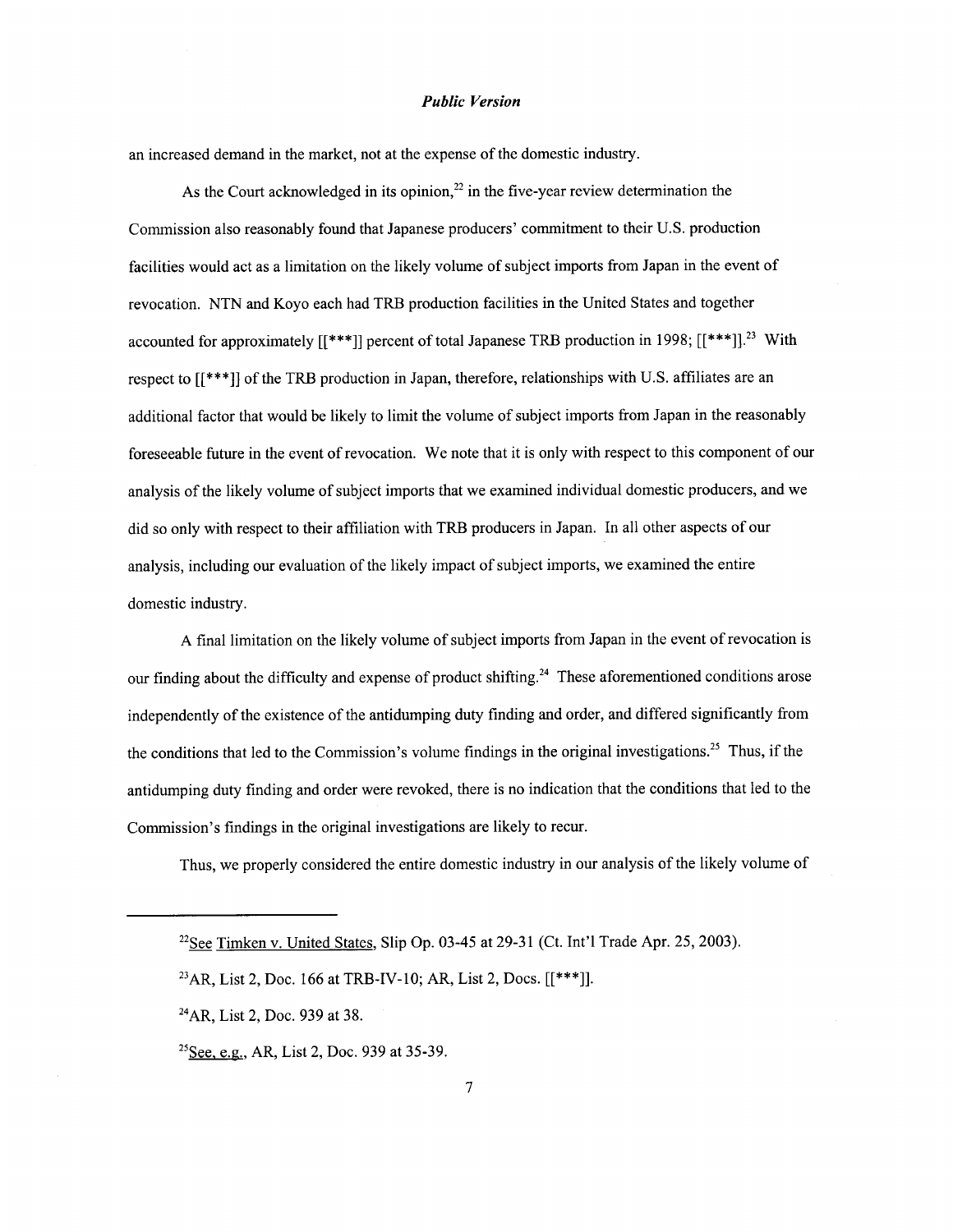subject imports, and we conclude that the likely small volume of subject imports from Japan is not likely to be significant either in absolute terms or relative to production or consumption in the United States, and is unlikely to cause material injury to the domestic industry.

#### **B. Likelv Price Effects of Subiect Imports**

Timken challenged several aspects of the likely price effects findings in the Commission's fiveyear review determination, and the Court expressly addressed some of them in its opinion.<sup>26</sup> With respect to the other arguments that Timken made regarding the Commission's likely price effects findings, the Court held that "[tlhe Court has considered additional arguments raised by Timken regarding other ... price ... findings arrived at by the Commission, and finds that they are without merit."<sup>27</sup>

#### **C. Likelv Impact of Subiect Imports**

Timken challenged several aspects of the likely impact of subject imports findings in the Commission's five-year review determination, but the Court remanded only one, as discussed below.<sup>28</sup> With respect to the other arguments that Timken made regarding the Commission's likely volume findings, the Court held that "[tlhe Court has considered additional arguments raised by Timken regarding other ... impact on subject import findings arrived at by the Commission, and finds that they are without

<sup>&</sup>lt;sup>26</sup>See Timken v. United States, Slip Op. 03-45 at 42, 43-44 (Ct. Int'l Trade Apr. 24, 2003).

**<sup>27</sup>See** Timken v. United States, Slip Op. 03-45 at 48 (Ct. Int'l Trade Apr. 24,2003). Because the Court sustained the Commission's likely price effects finding in its entirety, we rejected Timken's requests during this remand proceeding that the Commission revisit an argument Timken made for the first time on appeal in its reply brief to this Court concerning a single sentence in the Commission's likely price effects analysis in the five-year review determination. This was the only sentence in the entire fiveyear review determination that was dependent on importer questionnaire responses, and whether the information reported by two importers is included, or completely excluded from consideration, the sentence in the five-year review determination remains valid, that is, "[tlhe bulk of the subject imports are sold to transplant Japanese industries." AR, List 2, Doc. 939 at 47. Timken's argument about this sentence was addressed in oral argument, and the Court correctly rejected this argument along with Timken's other arguments concerning the Commission's likely price effects findings.

 $^{28}$ See Timken v. United States, Slip Op. 03-45 at 44-47 (Ct. Int'l Trade Apr. 24, 2003).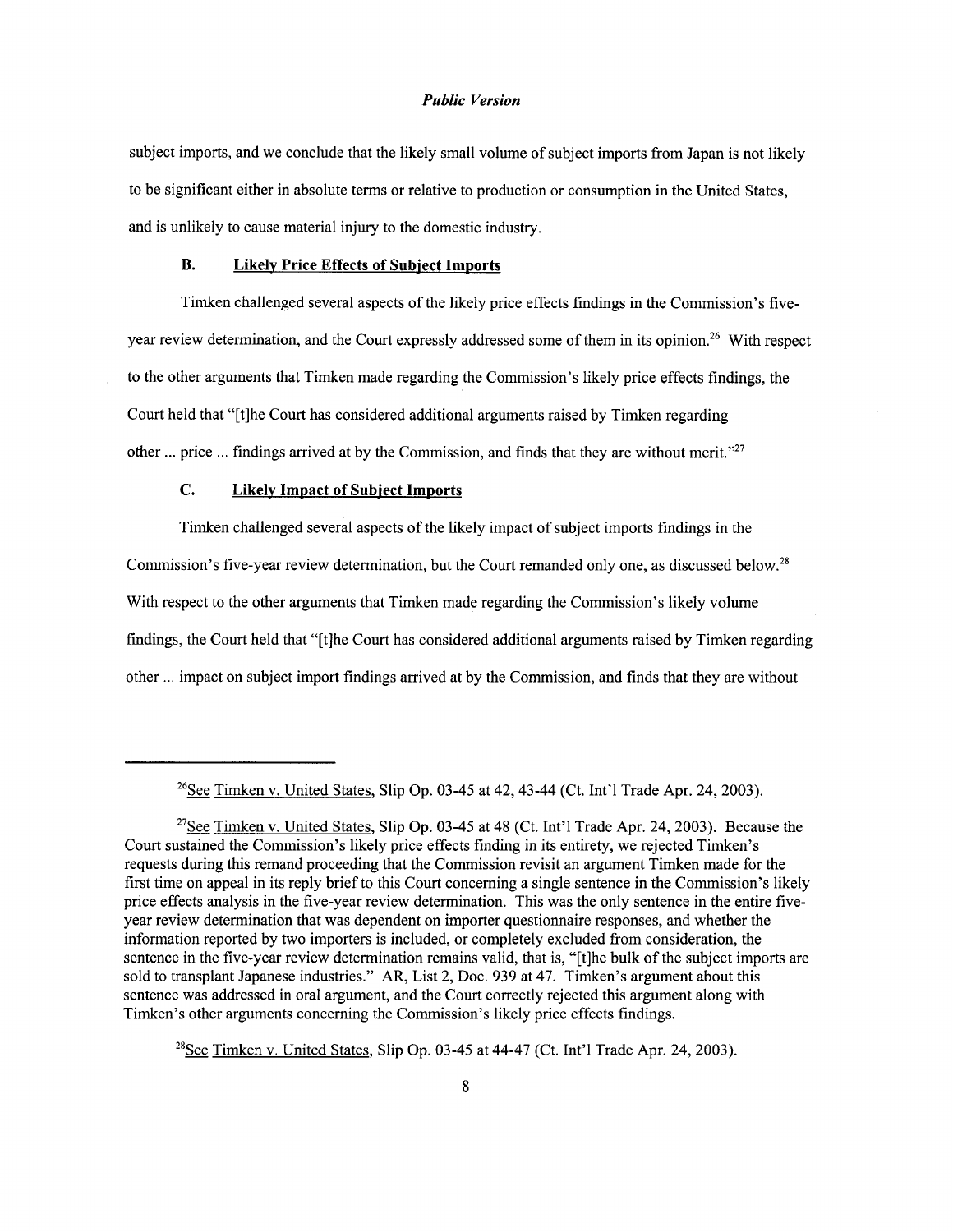merit."<sup>29</sup>

**In** evaluating the likely impact of the subject imports on the domestic industry, the statute directs the Commission to consider all relevant economic factors "within the context of the business cycle and conditions of competition that are distinctive to the affected industry."  $^{30}$  On appeal, Timken argued that the Commission failed to consider the likely impact of subject imports in light of the industry's position in the business cycle. The Court remanded the Commission's likely impact from subject imports finding for further explanation of the Commission's findings in the context of the appropriate business cycle.

**In** some industries involving products such as dynamic random access memory semiconductors or agricultural products such as cattle or tomatoes, where record information about the product at issue indicates well recognized and regular growth cycles, life cycles or seasonality, the existence of a business cycle and the position of a particular industry in a business cycle may have some significance in our analysis. We do not find that to be the case in this five-year review.

As the Court noted in its opinion.<sup>31</sup> the Commission made repeated requests during the five-year review for information concerning conditions of competition and the business cycle relevant to the domestic TRB industry. These requests did not yield much information evidencing a well-defined business cycle, let alone information pertinent to the domestic industry as a whole, or where the industry as a whole would be positioned with respect to a business cycle in the reasonably foreseeable future.<sup>32</sup>

This is not unexpected, because in this industry, we found demand to be derived and driven by

<sup>31</sup>See Timken v. United States, Slip Op. 03-45 at 46 (Ct. Int'l Trade Apr. 24, 2003).

 $32$ Before the Commission, Timken simply asserted that the TRB industry cycle was dependent on the cyclical position *of* the TRB end users' industries, and it estimated on a scale of 1 to 9, with 5 being the peak and 1 at the bottom of an ascent, that Timken's U.S. TRB business for the year 2000 would be positioned as follows: **[[\*\*\*]I.** AR, List 2, Doc. 133 at answers to Commissioner Bragg's questions at 14-15.

**<sup>29&</sup>amp;** Timken v. United States, Slip Op. 03-45 at 42-43,48 (Ct. Int'l Trade Apr. 24,2003).

<sup>&</sup>quot;19 U.S.C. **9** 1675a(a)(4).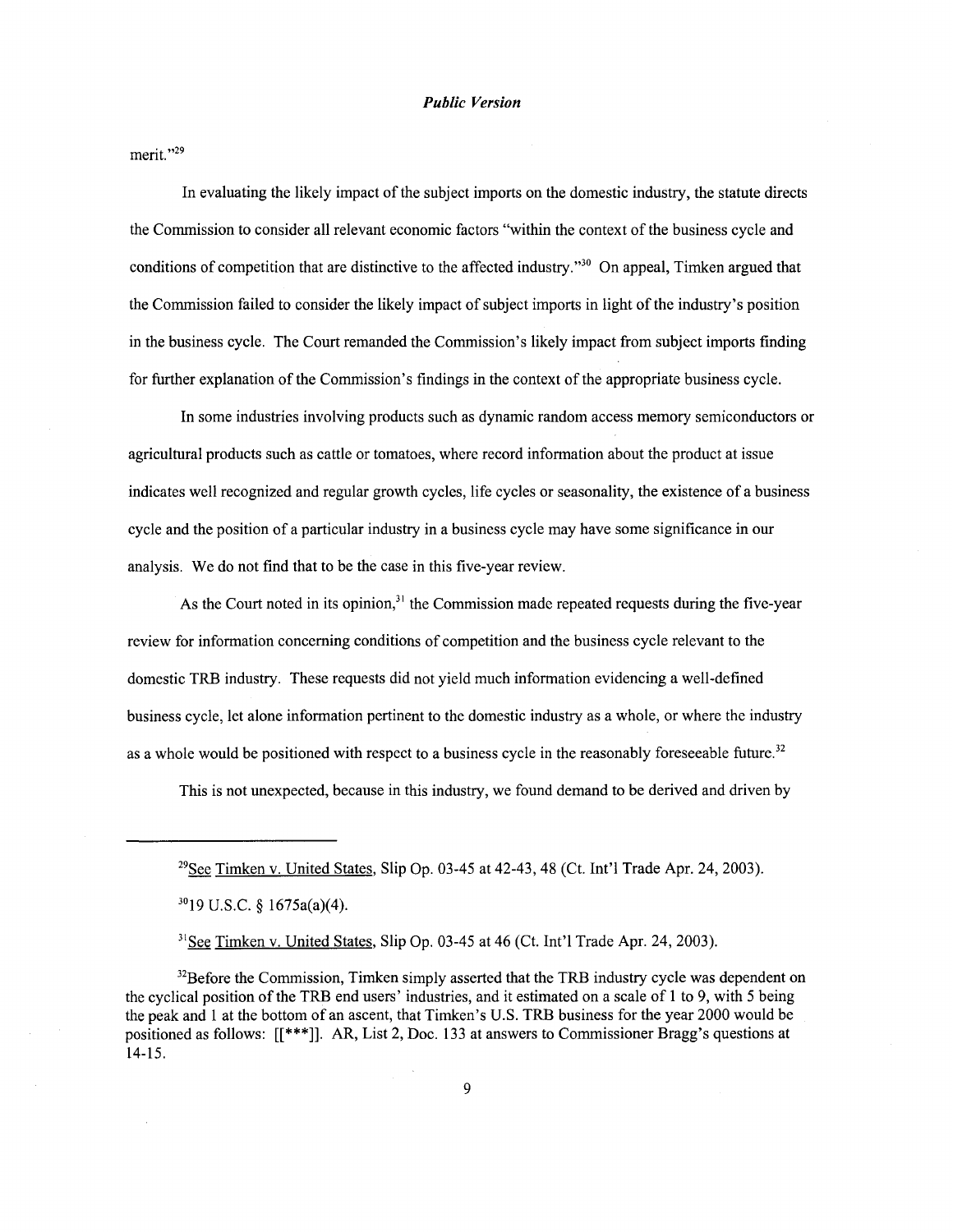the demand for end-use products. **As** we observed in our five-year review determination, demand for TRBs has grown considerably since the original investigations.<sup>33</sup> U.S. apparent consumption of TRBs, measured by value, was \$1,418,791,000 in 1998, nearly double its 1986 level of **[[\*\*\*I].** We also found that demand in the automotive sector, which represents about 20 to 25 percent of TRB consumption, appears to have increased since the original investigations.<sup>34</sup> But the record indicates that TRBs are also used extensively in the heavy machinery sector  $-$  primarily in construction and agricultural equipment  $$ as well as the railroad and general industry sectors, often in transmissions and wheel applications.<sup>35</sup>

Thus, TRBs are sold to a wide variety of customers for use in a multitude of distinct industries through two primary channels of distribution  $-$  to original equipment manufacturers and to the aftermarket.36 Most purchasers reported that TRBs only represent a small share of the cost of the *item*  that they produce - less than 1 percent of the cost of agricultural equipment, between 1 to 25 percent of the cost of auto parts and a much smaller percentage of the cost of the entire vehicle, for example.<sup>37</sup> The record indicated that given the generally low cost share of TRBs and the lack of substitutes, quantity demanded would not be expected to respond greatly to changes in the price of TRBs.<sup>38</sup> Given the wide variety of customers and the multitude of distinct industries for which TRBs are used, we do not find this industry to be characterized by a regular and measurable business cycle that might be characteristic of other industries. Whereas the various industries that use TRBs in their end-use applications may be characterized by a specific business cycle, we find that TRB producers respond to those end user

**3sAR,** List 2, Doc. 166 at TRB-1-23 to TRB-1-24.

**36AR,** List 2, Doc. 166 at TRB-1-25 to TRB-1-26.

**"AR,** List 2, Doc. 166 at TRB-11-7.

**"AR,** List 2, Doc. 166 at TRB-11-7.

**<sup>33</sup>AR,** List 2, Doc. 939 at 35.

**<sup>34</sup>AR,** List 2, Doc. 939 at 35.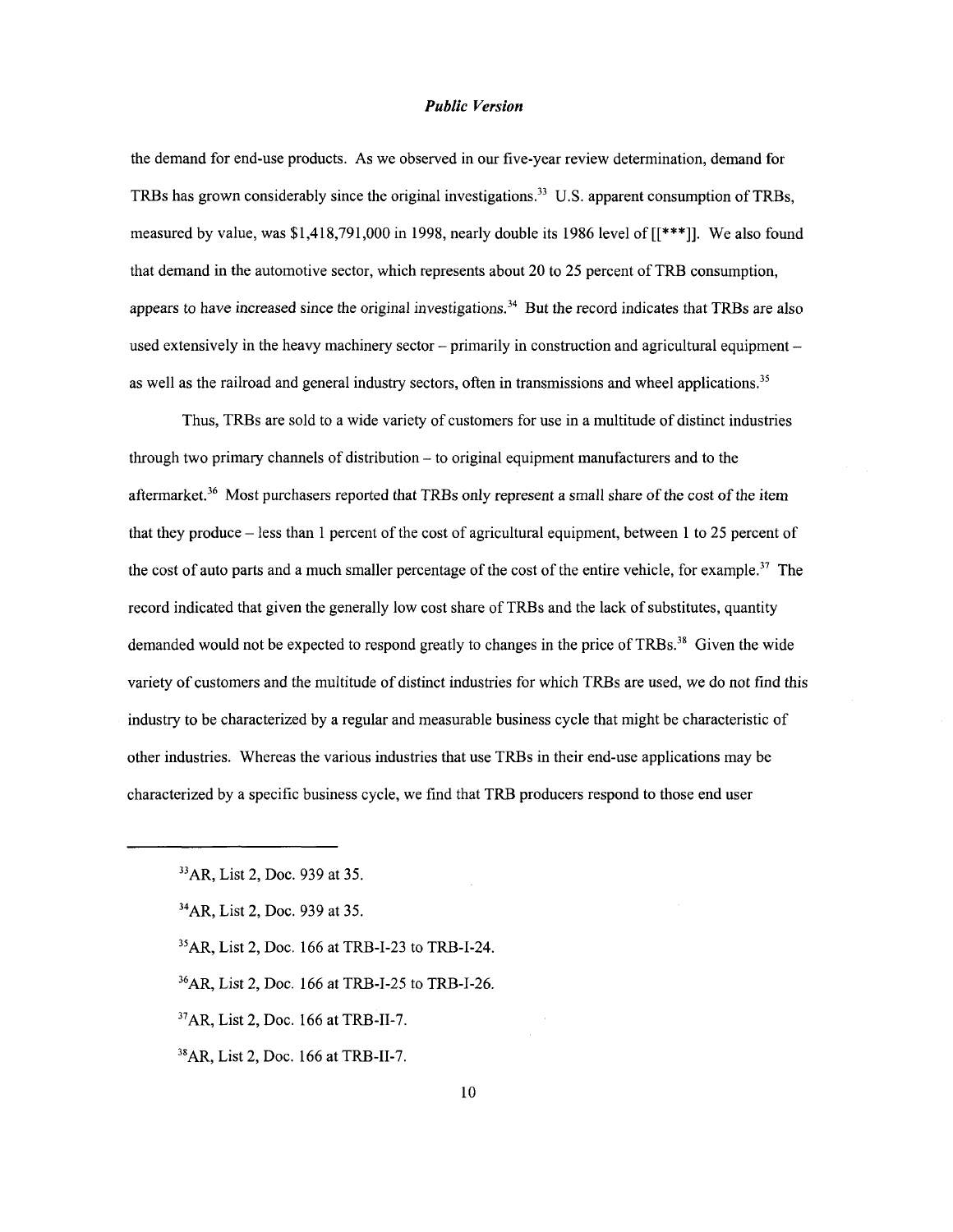industries and their business cycles, but the record in this proceeding does not indicate a specific business cycle for TRBs. We further find that the diversity of customers and industries for which TRBs are used, as well as the small share of the cost of the finished products for which TRBs are used, limits the effect that downturns in demand from particular customers or user industries, particularly to the extent that at any given time, **TRB** end user industries are likely at different positions in their business cycles than other  $TRB$  end user industries.<sup>39</sup>

The Commission conducted its analysis, as required by the statute, "within the context of the business cycle and conditions of competition that are distinctive to the affected industry."40 As discussed above, the record did not indicate, and the Commission did not find, that there is a business cycle distinctive to the domestic **TRB** industry. Rather, the Commission finds that, to the extent the industries that consume TRBs experience business cycles, they vary from each other enough that when demand from one sector is down, it may well be up from another and vice versa, thereby contributing to the lack of a predominant cycle for the TRBs themselves. $41$ 

Our analysis, however, did explicitly take into account a number of conditions of competition distinctive to the industry. For example, we took into account the capital-intensive nature of the U.S. **TRB** industry. As we found, because of the industry's high fixed costs, production facilities must operate at high capacity utilization rates in order to maximize return on investment. We also took into consideration the fact that TRBs consist of literally thousands of part numbers, and that even within part numbers specialization or customization, sometimes in the form of minor variations, can occur. We considered the fact that large OEM customers, particularly in the automotive and construction sectors, are

<sup>&</sup>lt;sup>39</sup>Our findings are supported by [[\*\*\*]].

**<sup>4019</sup>** U.S.C. Q 1675a(a)(4).

<sup>&</sup>lt;sup>41</sup>Even if there was an indication of a distinctive business cycle for TRBs, or where the domestic industry was positioned within such a business cycle, this would be only one of several factors that we would be required to consider.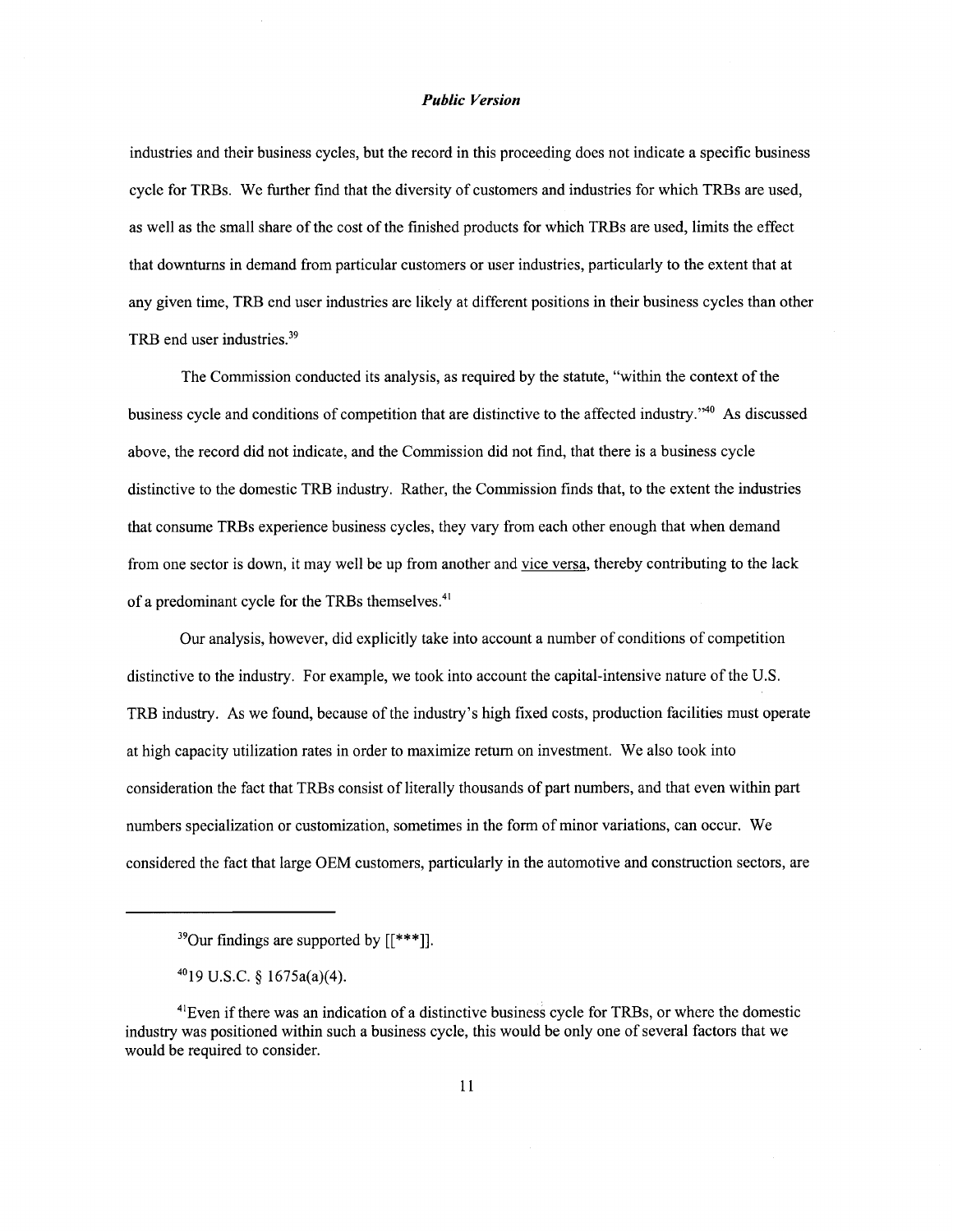few in number but represent a substantial proportion of TRB consumption and command market power, and that sales to them are generally via three- to five-year contracts, with prices fixed annually, whereas sales to distributors and the aftermarket are in the spot market through the use of bidding and price lists. We found that these and other factors were likely to prevail for the reasonably foreseeable future and thus provided an adequate basis by which to assess the likely effects of revocation within the reasonably foreseeable future. Each of these findings concerning the conditions of competition distinctive to the U.S. TRB industry are discussed in further detail in our five-year review determination.<sup>42</sup>

In this remand proceeding, our findings concerning the likely impact of subject imports are based on the above considerations about the lack of a distinctive business cycle in this industry, the conditions of competition distinctive to this industry, and several findings discussed in more detail in the five-year review determination. In our five-year review determination, we found that the domestic industry is not in a vulnerable state, that the **TRB** market is expanding, apparent domestic consumption is increasing, the domestic industry is highly concentrated and profitable, and the domestic industry's market share has increased to the level held during the original 1987 investigation as capacity and capacity utilization increased substantially.<sup>43</sup> Based on all of these findings as well as our findings concerning the absence of significant likely volume and price effects, discussed above, we again find that revocation of the antidumping finding and order on TRB imports from Japan would not be likely to impact significantly the domestic industry, including by reference to factors that are likely to have a bearing on the state of the industry, such as output, sales, market share, profits, return on investment, cash flow, inventories,

**<sup>42</sup>AR,** List 2, Doc. 939 at 35-39.

**<sup>43</sup>AR,** List 2, Doc. 939 at 47-48.